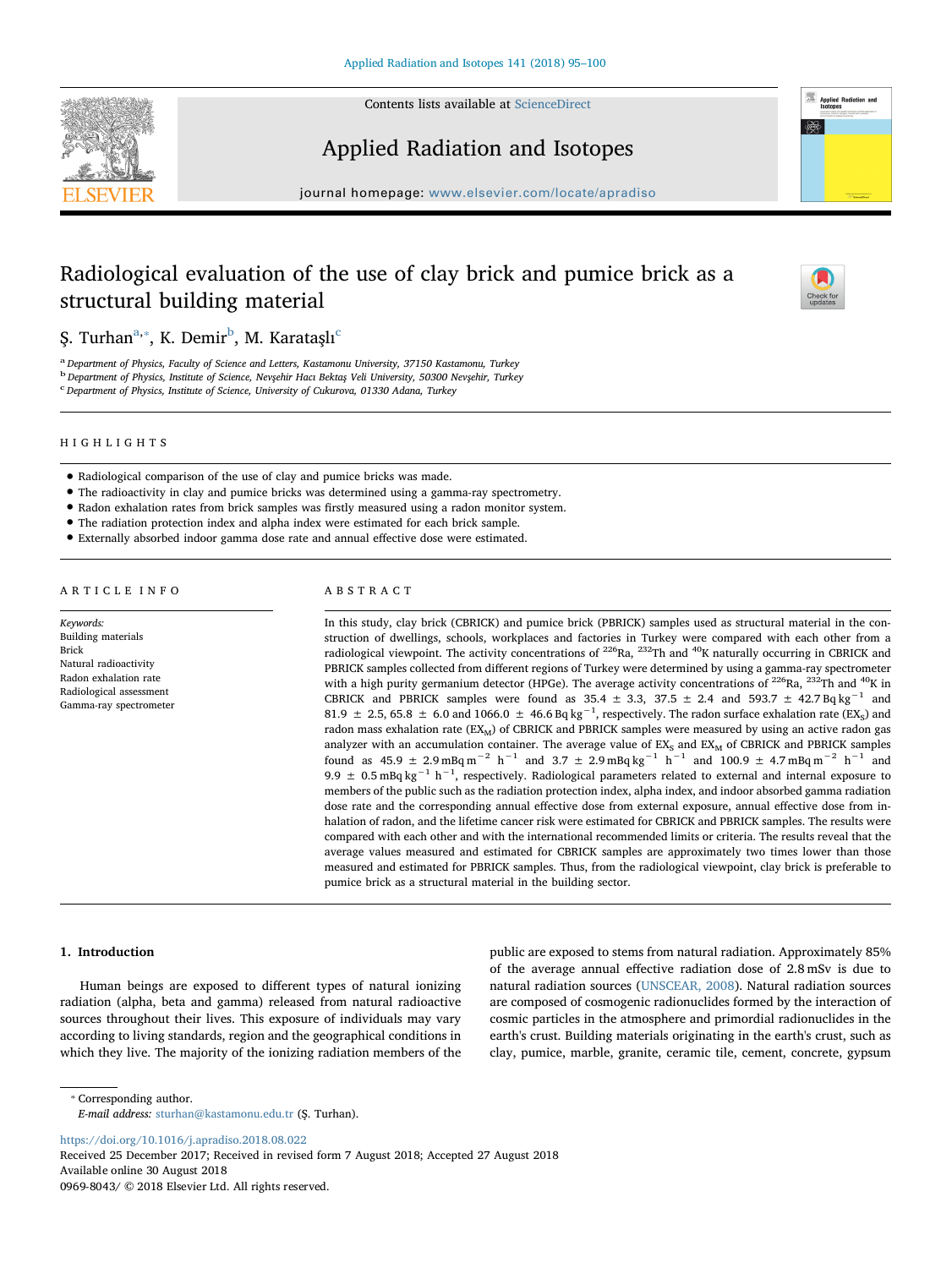and, limestone, contain primordial radionuclides of the uranium  $(^{238}U)$ , and thorium ( $^{232}$ Th) decay series and radioactive potassium ( $^{40}$ K). Individuals can be exposed to ionizing radiation emitted from the radionuclides in building materials via two different routes. The first route is to externally expose the whole body to gamma rays emitted from  $226$ Ra,  $232$ Th, and their decay products and  $40$ K. The second route is internal exposure of the human respiratory tract through alpha and beta rays from inhalation of the radioactive radon gas  $(^{222}$ Rn, a daughter product of <sup>226</sup>Ra in the <sup>238</sup>U series) and its short-lived secondary decay products ([Abbady, 2006; Turhan, 2009\)](#page--1-1). Therefore, knowledge of the level of natural radioactivity in building materials is important to assess the possible radiological hazards to human health and to develop standards and guidelines for the use and management of these materials ([Turhan, 2009](#page--1-2)).

Clay and pumice brick are commonly used for wall masonry and/or internal partition walls in construction projects in Turkey because of their aesthetic appearance and their performance characteristics, which include high compressive strength, good durability, superior fire and weather resistance, and good heat and sound insulation. Clay brick, which is made from clay mud, kaoline and other raw materials, is produced in diverse classes, types and sizes as fired and non-fired brick. Pumice brick is made from pumice, which is a very porous form of vitrified volcanic rock, sand, cement and aggregate. Pumice brick is increasingly used as a masonry wall unit in Turkey because of its relatively low thermal conductivity. Several studies have recently been performed on the natural radioactivity, physical, chemical and mechanical properties, and production costs of clay and pumice brick samples used in the construction of dwellings, schools and workplaces ([Tufail et al., 2007; Al-Hadhrami and Ahmad, 2009; Asghar et al., 2010;](#page--1-3) Rafi[que et al., 2011; Damla et al., 2011; Viruthagiri and Ponnarasi,](#page--1-3) [2011; Ravisankar et al., 2011;](#page--1-3) [Galván-Ruiz and Zaleta-González, 2013](#page--1-4); Uyanı[k et al., 2013;](#page--1-5) [Abass and Karim, 2014](#page--1-6); [Elhusna and Gunawan,](#page--1-7) [2014;](#page--1-7) [Léopold et al., 2014;](#page--1-8) [Laaroussi et al., 2014;](#page--1-9) [Turhan et al., 2014](#page--1-10); [Sutcu, 2015;](#page--1-11) [Kovács et al., 2017](#page--1-12)). [Righi and Bruzzi \(2006\)](#page--1-13) surveyed the radon specific exhalation rate, emanation fraction and natural radioactivity of forty-two building materials commonly used in Italian dwellings using the accumulation method, and gamma-ray spectrometer and assessed the radiological hazards caused from use of these building materials. They found that the hazard indexes estimated for several of the materials exceeded the European Commission limit va-lues. [Abbady \(2006\)](#page--1-1) reported the activity concentrations of  $^{226}$ Ra,  $^{232}$ Th and  $^{40}$ K in limestone, sand, marble, clay brick, red brick, gypsum, Portland cement and white cement collected from Upper Egypt used in building manufacturing and the radioactive heat production values of these materials. [Tufail et al. \(2007\)](#page--1-3) and [Asghar et al. \(2010\)](#page--1-14) reported the activity concentrations of  $^{226}$ Ra,  $^{232}$ Th and  $^{40}$ K in clay bricks used as building materials in Pakistan and the radiological hazards of the bricks. They reported that the values of the hazard indices estimated for brick samples were below their limit values. Rafi[que et al. \(2011\)](#page--1-15) measured the radon exhalation rate from soil, sand, bricks, and sedimentary samples collected from Azad Kashmir (Pakistan) using nuclear track detector (CR-39). [Ravisankar et al. \(2011\)](#page--1-16) reported the natural radioactivity mainly due to  $^{226}$ Ra,  $^{232}$ Th and  $^{40}$ K and their daughter products in the clay brick samples used in India and the radiological hazard assessment the use of the clay brick samples. They found that the brick samples may be safely used as construction materials and do not pose significant radiation hazards. [Abass and Karim \(2014\)](#page--1-6) determined the alpha particles concentrations in clay bricks samples used in Iraq using nuclear track detector (CR-39). [Bavernegin et al. \(2012\)](#page--1-17) determined the radionuclide contents and the radon exhalation rates from building materials (marble, granite, brick, gypsum, travertine, mosaic and concrete) used in Iran using the radon gas analyzer and gamma-ray spectrometer system. They indicated that the use of these building materials in construction of Ramsar dwellings is considered to be safe for human habitation. [Kovács et al. \(2017\)](#page--1-12) reported the mass radon exhalation characteristics of the heat-treated manganese clay and

the activity concentrations of major naturally occurring radionuclides  $40$ K,  $226$ Ra and  $232$ Th. In Turkey, [Damla et al. \(2011\)](#page--1-18) studied the distribution of natural radionuclides  $(^{226}$ Ra,  $^{232}$ Th and  $^{40}$ K) in brick and roofing tile samples commonly used as building materials in Turkey using gamma spectrometry and assessed the radiation hazard for people living in dwellings made of the materials studied. They pointed out that the brick and roofing tile samples do not pose any significant source of radiation hazard and are safe to be used as building materials. [Uyan](#page--1-5)ık [et al. \(2013\)](#page--1-5) measured the activity concentrations of  ${}^{40}$ K,  ${}^{238}$ U and  $232$ Th and air-absorbed radiation rates of soil, raw material heaps, and brick and roof-tile stacks and waste brick heaps collected from the Salihli-Turgutlu area of the western Turkey and assessed radiological risks. They reported that the annual dose rate and radium-equivalent activity values of the brick and roof-tiles were below the level of criteria.

The main purpose of this study is to improve consumer awareness of the fact that in the preference of structural materials, the radioactivity contained in the material is also important, as well as the physical, mechanical and chemical properties and cost of the material. To this end, firstly the activity concentrations of  $^{226}$ Ra,  $^{232}$ Th and  $^{40}$ K in 26 CBRICK and 26 PBRICK samples collected from manufacturers and building material suppliers in Turkey were determined using a gammaray spectrometer with a high purity germanium detector (HPGe). Secondly, the <sup>222</sup>Rn surface and mass exhalation rates from CBRICK and PBRICK samples were measured using a continuous active radon monitoring system with an accumulation container. Thirdly, all known radiological parameters for external and internal exposure were estimated for each CBRICK and PBRICK sample to assess the radiological hazards associated with usage of CBRICK and PBRICK samples as structural building materials in Turkey. The estimated values of radiological parameters (radiation protection index, alpha index, indoor absorbed gamma dose rate and the corresponding external annual effective dose from external exposure, internal annual effective dose from inhalation of radon, and excess lifetime cancer risk) were compared with each other and with the international recommended limits or criteria.

These radiological parameters should be used only as screening tools for ready-to-use building materials. Any actual decision on restricting the use of a material should be based on a separate dose assessment. Turkey applies a strict criterion based on a dose in the range 0.3–1 mSv y<sup> $-1$ </sup> for structural building materials.

#### 2. Materials and method

#### 2.1. Collection and preparation of samples

A total of fifty-two CBRICK and PBRICK samples used as structural building materials in Turkey were collected from manufacturers and building material suppliers. The CBRICK and PBRICK samples brought to the Sample Preparation Laboratory were properly catalogued, marked and coded taking into account the business concerns of the brick manufacturers. Each sample was then crushed into small pieces by a crusher, powdered with the aid of grinding and passed through a sieve in order to obtain a sample with geometry similar to that of the standard calibration source. Each powdered sample was subjected to a drying process in a temperature-controlled furnace at 110 °C for 24 h to remove moisture. The sample was transferred to a 1 L plastic Marinelli container and weighted to determine its net mass. Each sample container was tightly sealed with a lid and then wrapped around the lid with a teflon tape to ensure radon-tight. They were then kept in a laboratory for at least one month to ensure secular equilibrium between  $226$ Ra and its short-lived decay products.

#### 2.2. Determination of activity concentrations in samples

The activity concentration of  $^{226}$ Ra,  $^{232}$ Th and  $^{40}$ K in each brick